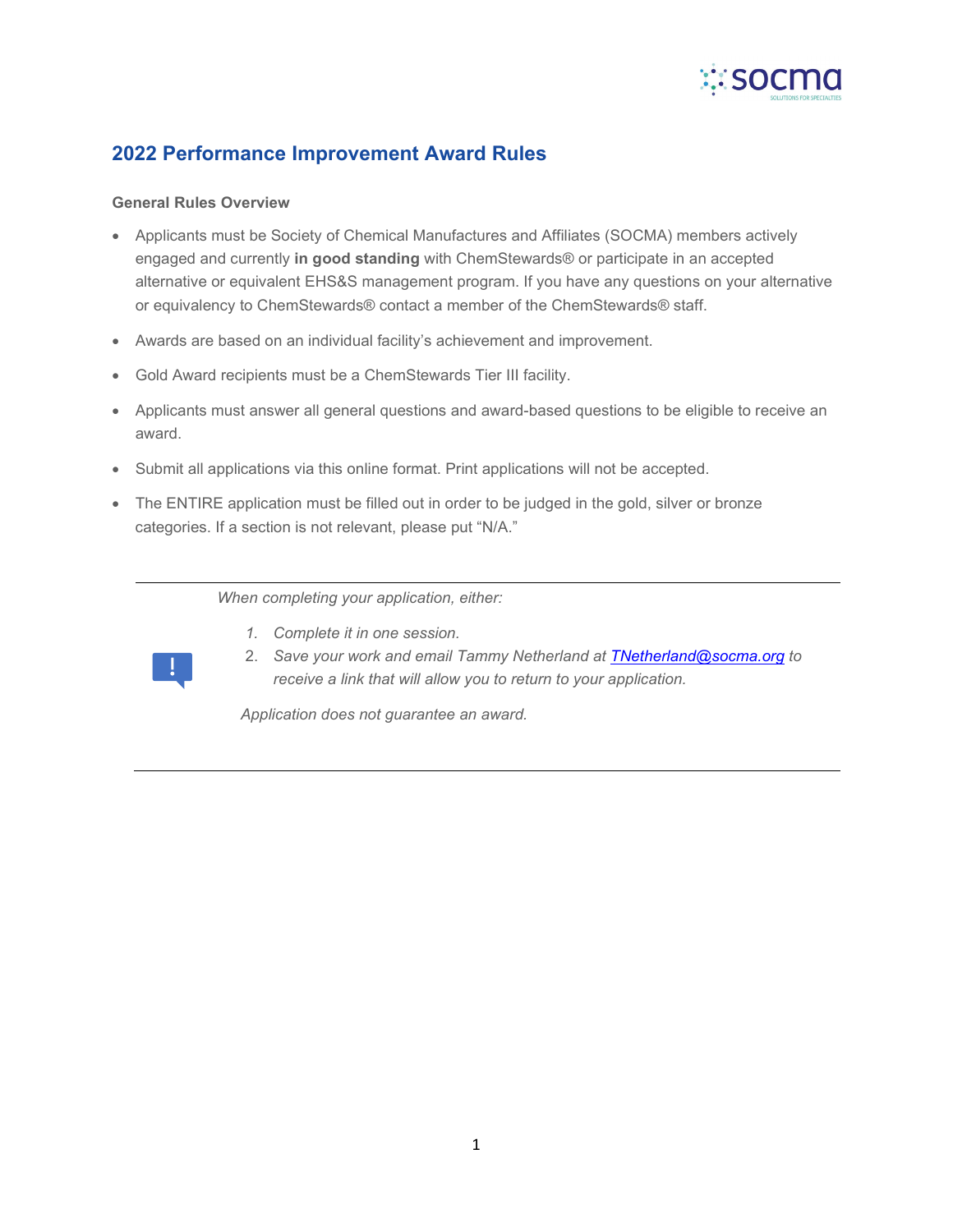

| <b>Criteria</b>             | <b>Gold</b>                                                                                                                                              | <b>Silver</b>                                        | <b>Bronze</b>                                          |
|-----------------------------|----------------------------------------------------------------------------------------------------------------------------------------------------------|------------------------------------------------------|--------------------------------------------------------|
| <b>Tier Level</b>           | Tier III                                                                                                                                                 | Tier II or Tier III                                  | Tier I or Tier II                                      |
| <b>CS Core Principles</b>   | Must excel in ALL 5<br>core principles                                                                                                                   | Must excel in at least one core principle            |                                                        |
| <b>Number of Awards</b>     | Awarded to only 1 or 2<br>companies                                                                                                                      | Awarded to two<br>winners for each core<br>principle | Awarded to three<br>winners for each core<br>principle |
| <b>CS Engagement</b>        | Must be actively engaged i.e., attending SOCMA events, engaging in<br>committee discussions and participates in planned activities                       |                                                      |                                                        |
| <b>Metrics Submissions</b>  | On-time submission of metrics and other ChemStewards requirements                                                                                        |                                                      |                                                        |
| <b>Zero Fatalities</b>      | If a facility has any work-related fatality in the last 36 months, it will be<br>disqualified from receiving an award.                                   |                                                      |                                                        |
| <b>Regulatory Violation</b> | A facility that has major, willful, repeat violation and/or pending investigation<br>in the last 12 months will be disqualified from receiving an award. |                                                      |                                                        |

# **Disqualification**

Contact the SOCMA team prior to application submission in the following situations. If you do not communicate with SOCMA prior to application submission, you will be automatically disqualified.

- Fatality at the facility during the past three years.
- Major regulatory violation including entering into a consent agreement and/or potential violation that is in the discussion/negotiation phase.
- Environmental event that adversely impacted a member (non-employee) of the community (Examples: Hospitalization, insurance claim, lawsuit, evacuation, etc...)
- Any use of your company name, identifier, reference to company location, or personnel names in text responses throughout the application – Sections 1-6.
- *Note:* Minor regulatory violations will be reviewed on a case-by-case basis and may be cause for disqualification.